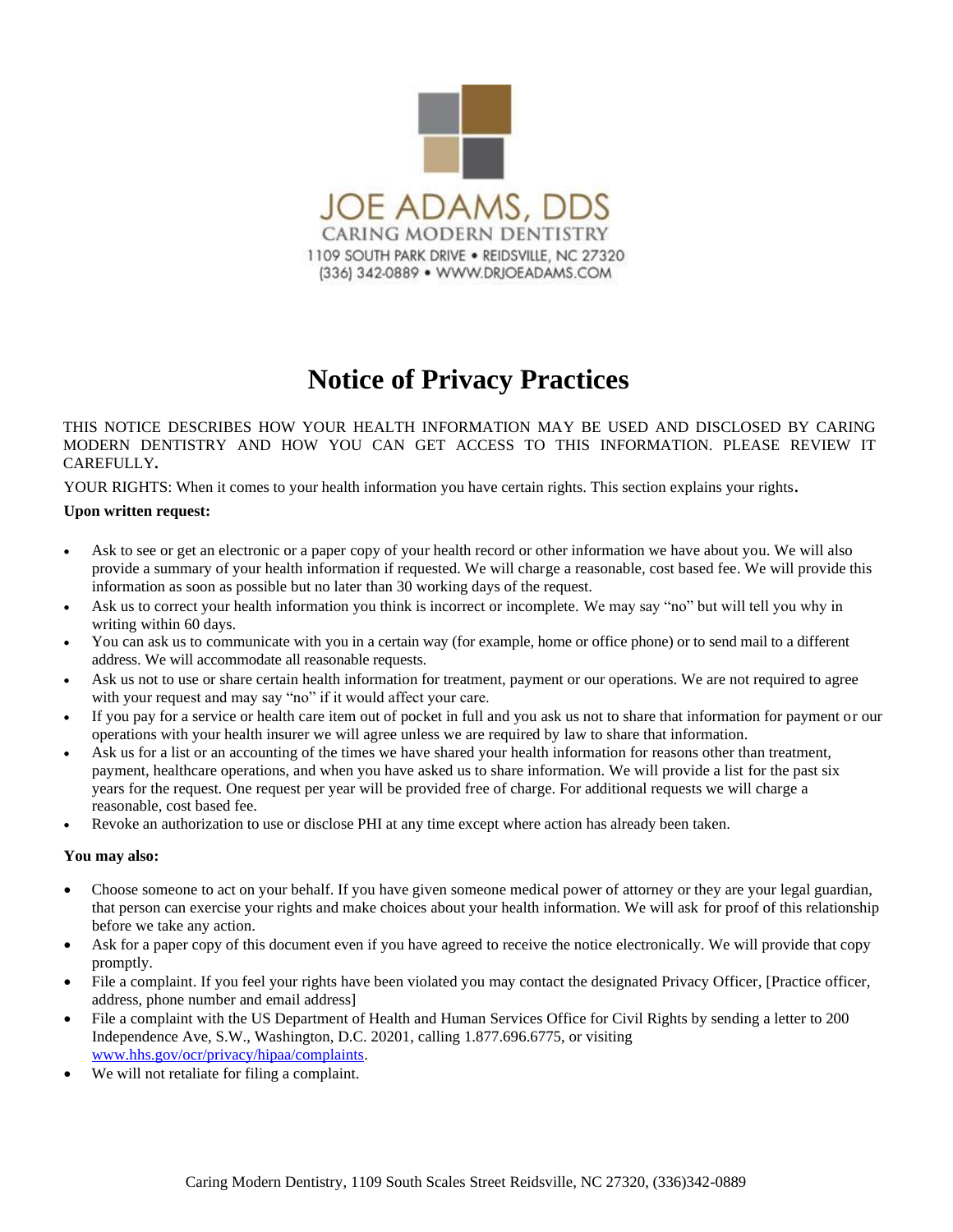## **OUR RESPONSIBILITIES: The law requires us to:**

- Maintain the privacy and security of your protected health information.
- Notify you promptly if a breach occurs that may compromise the privacy or security of your information.
- Follow the duties and privacy practices described in this notice and give you a copy of it.
- Not to use or share you information other what is described in this notice unless you tell us we can in writing. If you tell us we can and then change your mind, just let us know in writing you have changed your mind.

## **YOUR CHOICES - For certain health information, you can tell us your choices about what we share. If you have a clear preference for how we share your information in situations described below, talk to us.**

• In these cases you have both the right and the choice to tell us to: share information with your family, close friends, or others involved in your care and share information in a disaster relief situation.

If you are not able to tell us your preference, for example if you are unconscious, we may go ahead and share your information if we believe it is in your best interest. We may also share your information when needed to lessen a serious and imminent threat to health or safety.

- In these cases we never share your information unless you give us written permission:
	- Marketing purposes
	- Sale of your information
	- Most sharing of psychotherapy notes
	- In the case of fundraising, we may contact you for fundraising efforts, but you can tell us not to contact you again.

#### **OUR USES AND DISCLOSURE – We typically use or share your health information in the following ways:**

**Treatment:** We can use your health information and share it with other professionals who are treating you. Example: we may share your health information to an outside doctor for referral. We will also provide your health care providers with copies of various reports to assist them in your treatment.

**Payment:** We can use or share your health information to bill and get payment from health plans or other entities. Example: we give information about you to your health insurance plan so it will pay for your healthcare.

**Health Care Operations:** We can use and share your health information to run our practice, improve **you**r care, and contact you when necessary. Example: we use health information about you to manage your treatment and services.

**Other ways we can use or share your health information** – We are allowed or required to share your information in other ways – usually in ways that contribute to the public good, such as public health and research. We have to meet many conditions in the law before we can share your information for these purposes.

- **Help with public health and safety issues:** We can share health information about you for certain situations such as: preventing disease, helping with product recalls, reporting adverse reactions to medication, reporting suspected abuse, neglect, or domestic violence, and preventing or reducing a serious threat to anyone's health and safety.
- **Comply with the law**: We will share information about you if state or federal laws require it, including with the Department of Health and Human Services if it wants to see if we are complying with federal privacy law.
- **Respond to organ and tissue donation requests:** We will share health information about you with organ procurement organizations.
- **Work with a medical examiner or funeral director:** We can share health information with a coroner, medical examiner, or funeral director when you die.
- **Address workers' compensation, law enforcement, and other government requests:**
	- For workers' compensation claims
	- For law enforcement purposes or with a law enforcement official
	- With health oversight agencies for activities authorized by law
	- For special government functions such as military, national security, and presidential protective services
- **Respond to lawsuits and legal actions:** We can share your health information to respond to a court or administrative order, or in response to a subpoena.
- **Research:** We can use or share your information for health research.